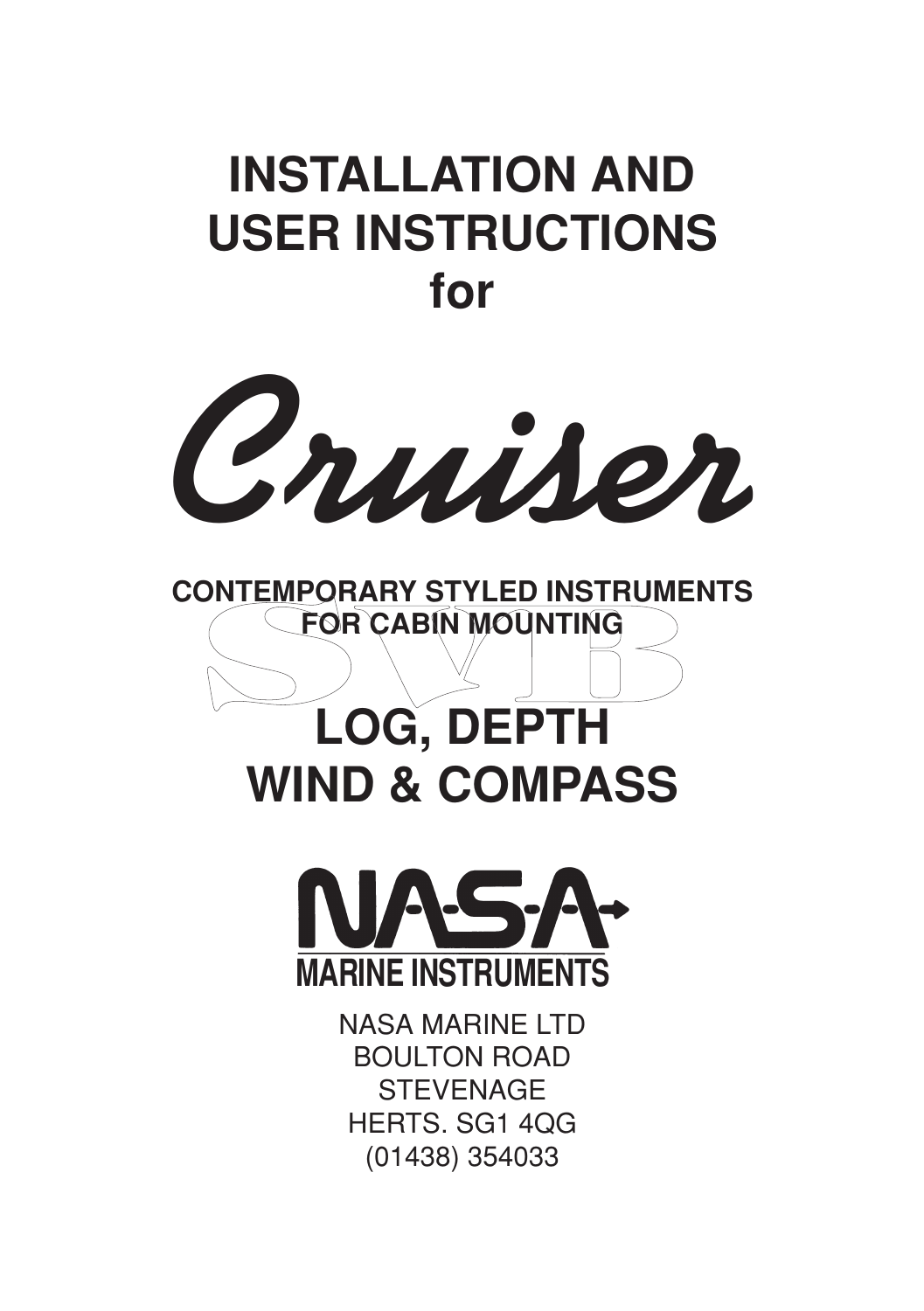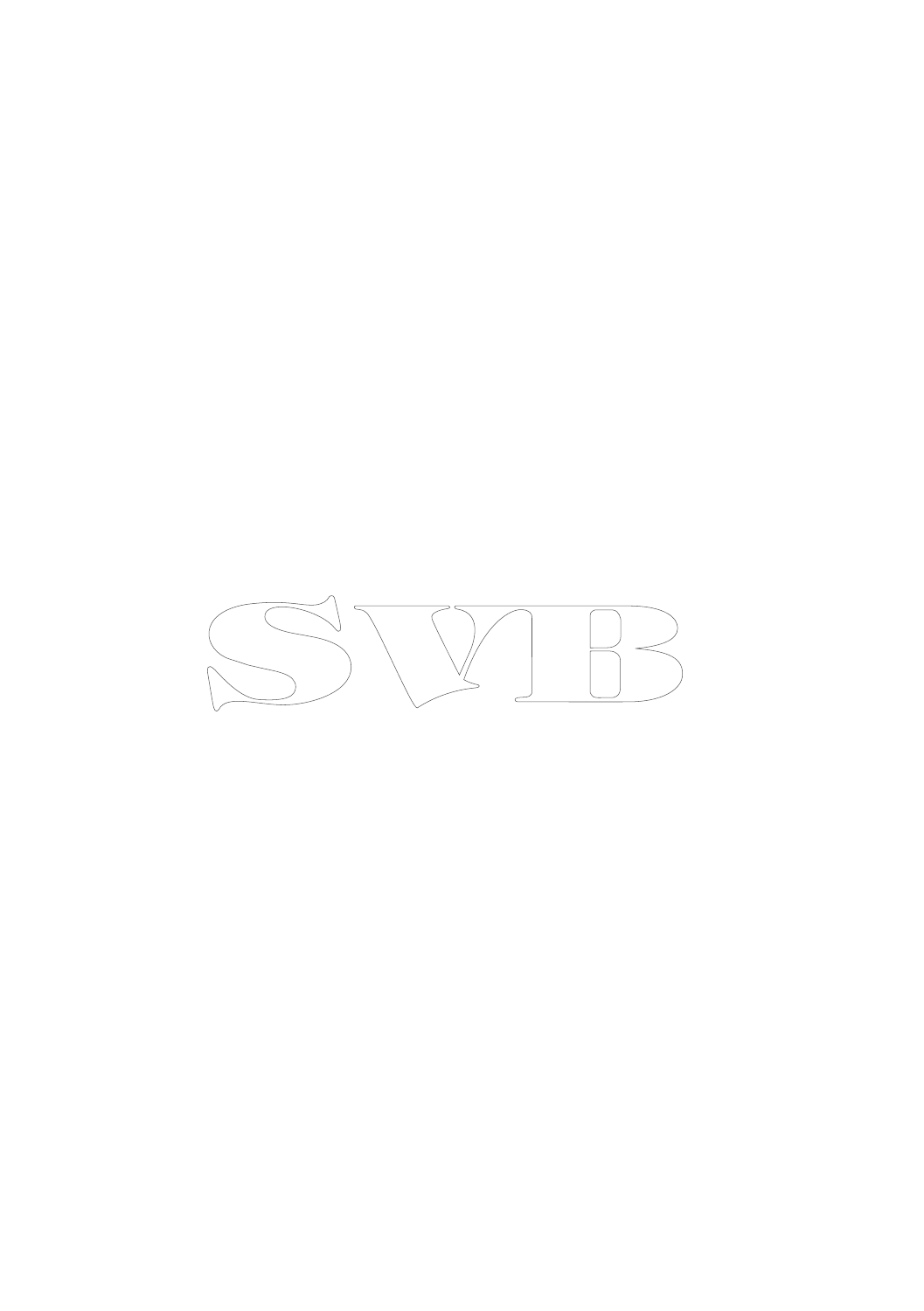## **1: INTRODUCTION**

Cruiser instruments are designed to operate from a 12 volt battery supply and are supplied complete with sensors, displays and display mounting kits.

Prior to unpacking this instrument read and fully understand the installation instructions. Only proceed with the installation if you are competent to do so. Nasa Marine Ltd. will not accept any responsibility for injury or damage caused by, during or as a result of the installation of this product. Any piece of equipment can fail due to a number of causes. Do not install this equipment if it is the only source of information and its failure could result in injury or death. Instead return the instrument to your retailer for full credit. Remember this equipment is an aid to navigation and not a substitute for proper seamanship. This instrument is used at your own risk, use it prudently and check its operation from time to time against other data. Inspect the installation from time to time and seek advice if any part thereof is not fully seaworthy.

The surface of Cruiser has an acrylic finish chemically bonded to a tough plastic. To keep it looking good clean only with a damp cloth. Do not use abrasive cleaners or solvents.

**2: INSTALLING THE DISPL** Although waterproof cruiser instruments are designed for cabin mounting. Select a convenient position for the display on  $\overline{a}$  panel or bulk head.

The site must be flat and the cavity behind the panel must remain dry at all times. (The cable entry boss is not sealed to allow free passage of air to and from the unit. This prevents misting of the display.)

The positions for the fixing holes can be marked on the panel using the drill template which is an integral part of the packing carton. Before drilling check that there is sufficient space behind the panel to route the cables and to allow access to tighten up the wing fixing nuts.

Drill the five holes and check that the unit fits. It may be wise to connect the cables before finally fixing the unit in position.

A sponge rubber seal is provided which should be fitted into the slot in the back of the instrument.

Fit the instrument into the panel and tighten the four wing nuts finger tight only.

It is important that the sponge rubber seal makes good contact with the panel or water may get behind the unit and enter the cavity behind the panel.

It is always good practice to take the cables vertically down from the unit.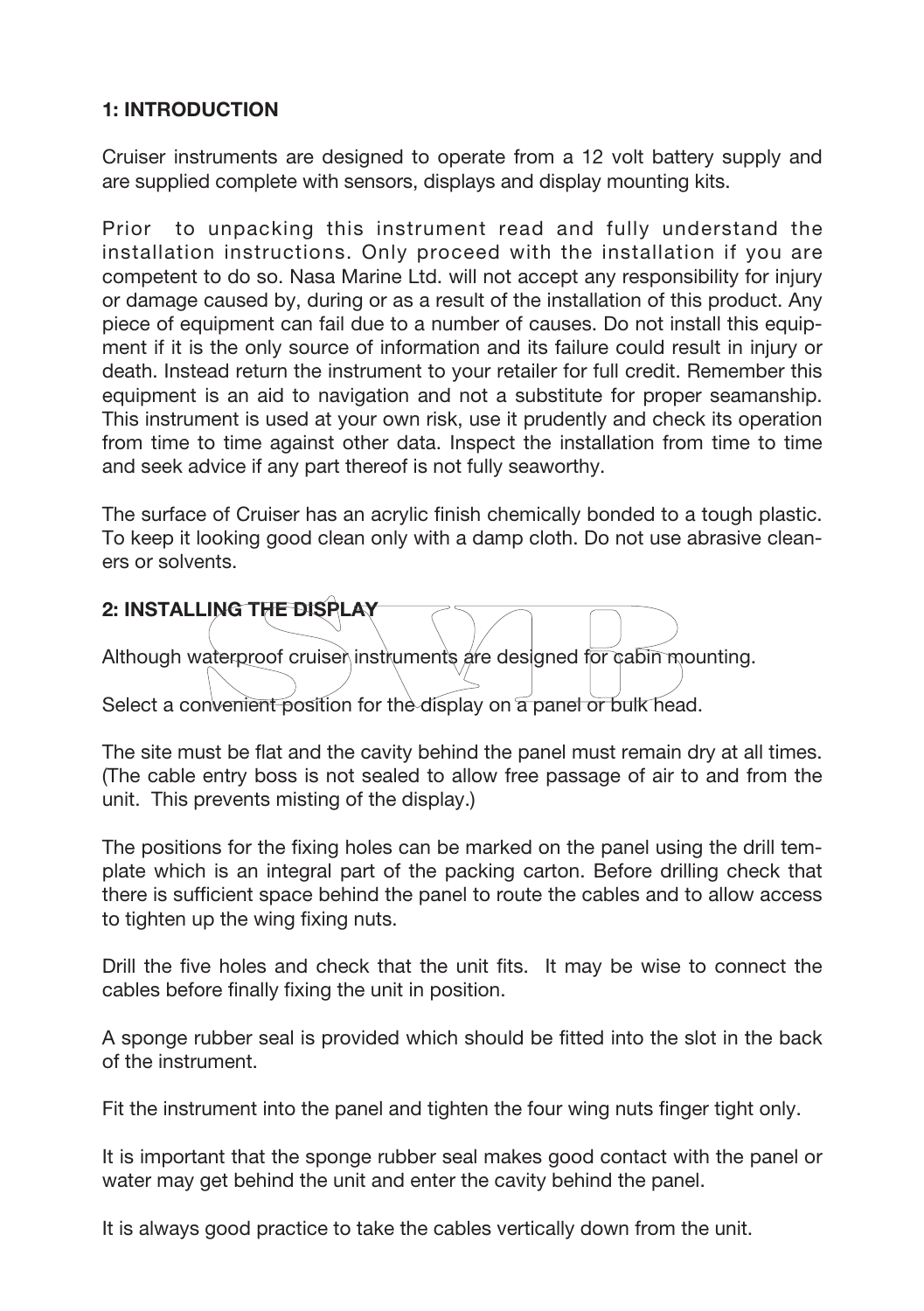## **3: ECHO SOUNDER**

## **3:1 INSTALLING THE TRANSDUCER**

The transducer can be mounted in one of three ways:

- (a) The transducer face can be bonded directly to the inside of the hull. (Some energy is lost to the hull but the loss in performance is, for most G.R.P, hulls, hardly noticeable).
- (b) A transom mount is available from your dealer.

(c) The transducer can be positioned inside a GRP hull by means of an In Hull Transducer kit.

This method of installation has the dual advantage that no hole is made in the vessels hull and that the echo sounder and transducer can easily be removed for examination or installation elsewhere. It should be mentioned however, that although the accuracy will in no way be affected by installing the transducer inside the hull, the maximum range sensitivity may be reduced, depending on the thickness and quality of the glass fibre. The In Hull Kit is available direct from NASA Marine or your local chandler. Whichever is selected the best location still has to be found.

Select a position below the water level where the transducer will point substantially towards the sea bed and where the transducer and cable are kept well clear of interference generating equipment. This position should be well clear of large masses of bubbles or cavitation which would disrupt the signal.

To test the suitability of the location, press a little sticky chewing gum on the surface of the transducer and stick it down to the inside of the hull (remove dirt and oily residue first). The unit can then be tested. If the location is satisfactory the chewing gum can be removed and the transducer mounted using one of the methods described previously. (Note: Do NOT shorten the transducer cable).

It is important that the face of the transducer is thoroughly bonded down to the hull. A single air bubble will cause a considerable loss in performance.

The transducer and the place of mounting must be kept entirely free of any antifouling compound as this can also effect the performance of the unit.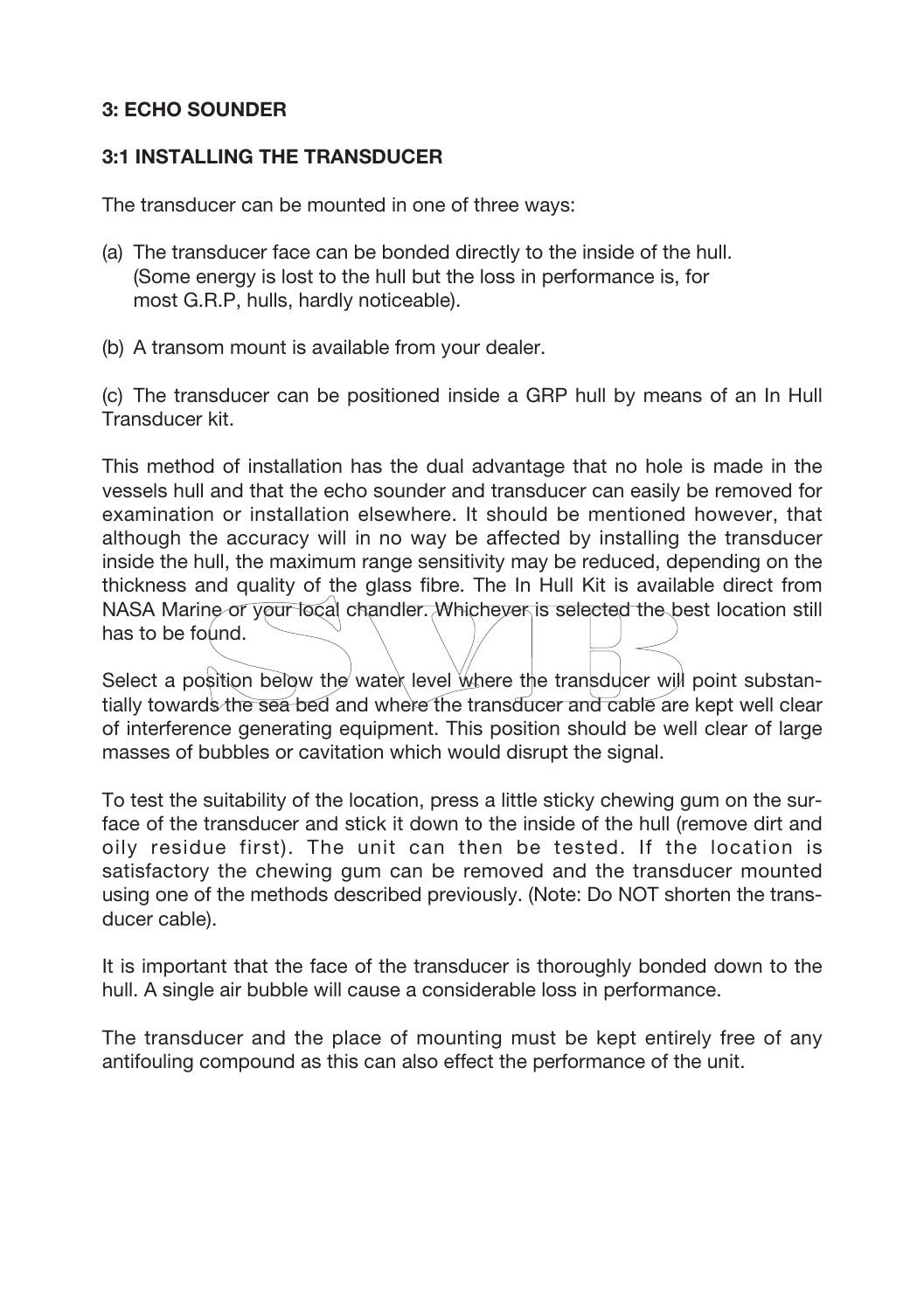# **3:2 NOTES ON ELECTRICAL INTERFACE**

External electrical interference is characterised by persistent, random numbers on the display which obscure the true depth reading on the depth sounder. This is caused by large amplitude voltage "spikes" generally associated with the engine's alternator and/or ignition system which has not been properly suppressed. These "spikes" may find their way into the sensitive amplifier section of the depth sounder in two ways:

- (a) Through the craft's common power supply or
- (b) Through direct radiation from the source of interference.

To reduce the possibility of induced interference from the engine's generator and/or ignition system choose a position as far away from the engine as possible and run the cable from the transducer as far as practicable from the engine. Do NOT cut the transducer cable, but stow excess away from any possible source of electrical interference.

# **3:3 CONNECTING THE DISPLAY**

Connect the black wire to the negative supply and the red wire to the positive via a 250 milli-amp fuse. The red wire of the alarm is also connected to the positive supply whilst the black wire connects to the green wire from the display unit. The alarm is not watertight and must be mounted in a protected position. Plug the transducer into the socket on the display unit.

## **3:4 SOUNDER OPERATION**

Various operational parameters need to be set into the memory prior to use to get the best from your Cruiser depth sounder. Once set, these parameters are permanent and are not likely to require adjustment.

Most depth sounders measure the depth below the transducer. It is often more convenient to display the depth below the keel. A facility has been included where the vertical distance between the transducer face and the bottom of the keel (the keel offset) can be programmed into the unit. The unit then reads the true depth below the keel. (On delivery the keel offset is zero so the unit will read the depth below transducer).

#### **BACK LIGHT:**

A quick press of the ENTER key will turn on the back light. A further quick press of the ENTER key will turn the back light off.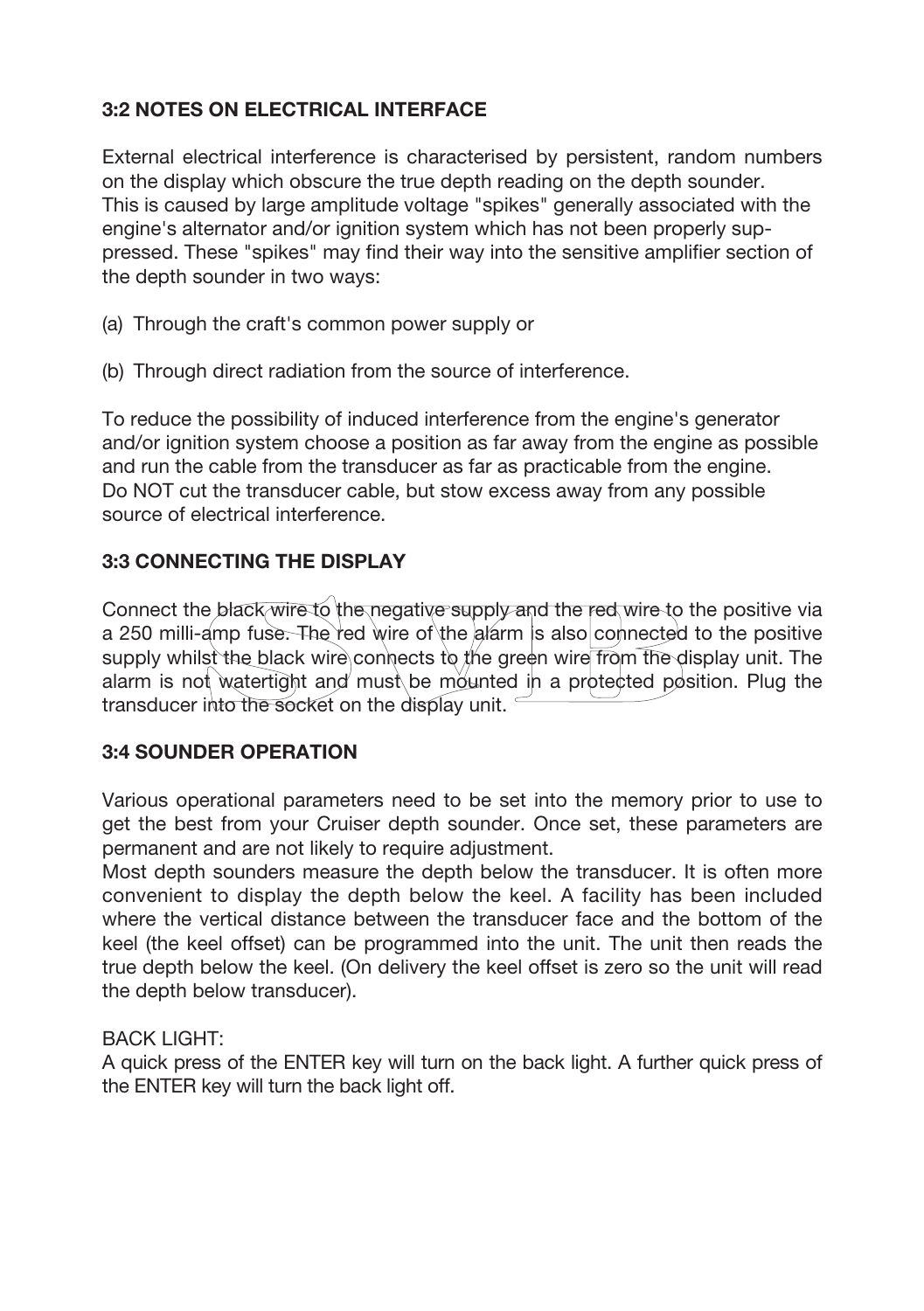# TO SET THE KEEL OFFSET

Put the unit into engineering mode. (This is achieved by turning off the power supply to the unit and turning the power back on whilst the ENTER key is depressed). The word 'ENG' will appear until the ENTER key is

released. Now use the up  $\blacktriangle$  and down  $\blacktriangledown$  keys to enter the required keel offset. A long press on the ENTER key will return to normal echo sounder operation.

#### SELECTING THE OPERATING UNITS (FEET or METRES)

Put the unit into engineering mode (see above). A short press on the ENTER key will swap the units from feet to metres. A long press on the ENTER key will return to normal echo sounder operation.

## SETTING THE SENSITIVITY THRESHOLD

Echoes received from near objects will clearly be larger than from more distant objects. Echoes from keels or turbulence under the boat may be substantially greater than echoes from the sea-bed and may cause the sounder to alternate between the sea-bed and something more local. To overcome this problem, the Cruiser sounder is fitted with variable swept gain. This reduces the sensitivity for local objects, progressively increasing the sensitivity as depth increases The point at which the gain starts to rise is called the sensitivity threshold. The sensitivity of the unit at depths below the sensitivity threshold will be considerably reduced whilst above the sensitivity threshold the unit rapidly becomes more sensitive with increasing depth.

The sensitivity threshold is factory enter to 0.0 metres. To view the sensitivity threshold press ENTER The value can be altered by using the up  $\blacktriangle$  and down  $\blacktriangledown$ keys. The value is then fixed in memory by pressing ENTER.

# USING THE ALARMS

The alarm will sound if an echo is received which is shallower than the upper alarm setting or deeper than the lower alarm setting. To view the setting of the upper (Shallow) alarm, press the up ▲ key. Return to sounder by pressing ENTER. To view the setting of the lower (Deep) alarm, press the down  $\bullet$  key. The setting can be altered by using the up  $\blacktriangle$  and down  $\blacktriangledown$  keys. The new value is entered and the unit returned to the echo sounder by pressing the ENTER key. To enable the alarm, press the up  $\blacktriangle$  and down  $\blacktriangledown$  keys simultaneously. A 'bell' symbol will appear to show the alarm is activated. When an alarm condition is apparent the bell symbol will flash and the audible alarm will sound. Pressing up ▲ and down • keys again will disable the alarm. All parameters set into the unit are held in memory even when the power is removed.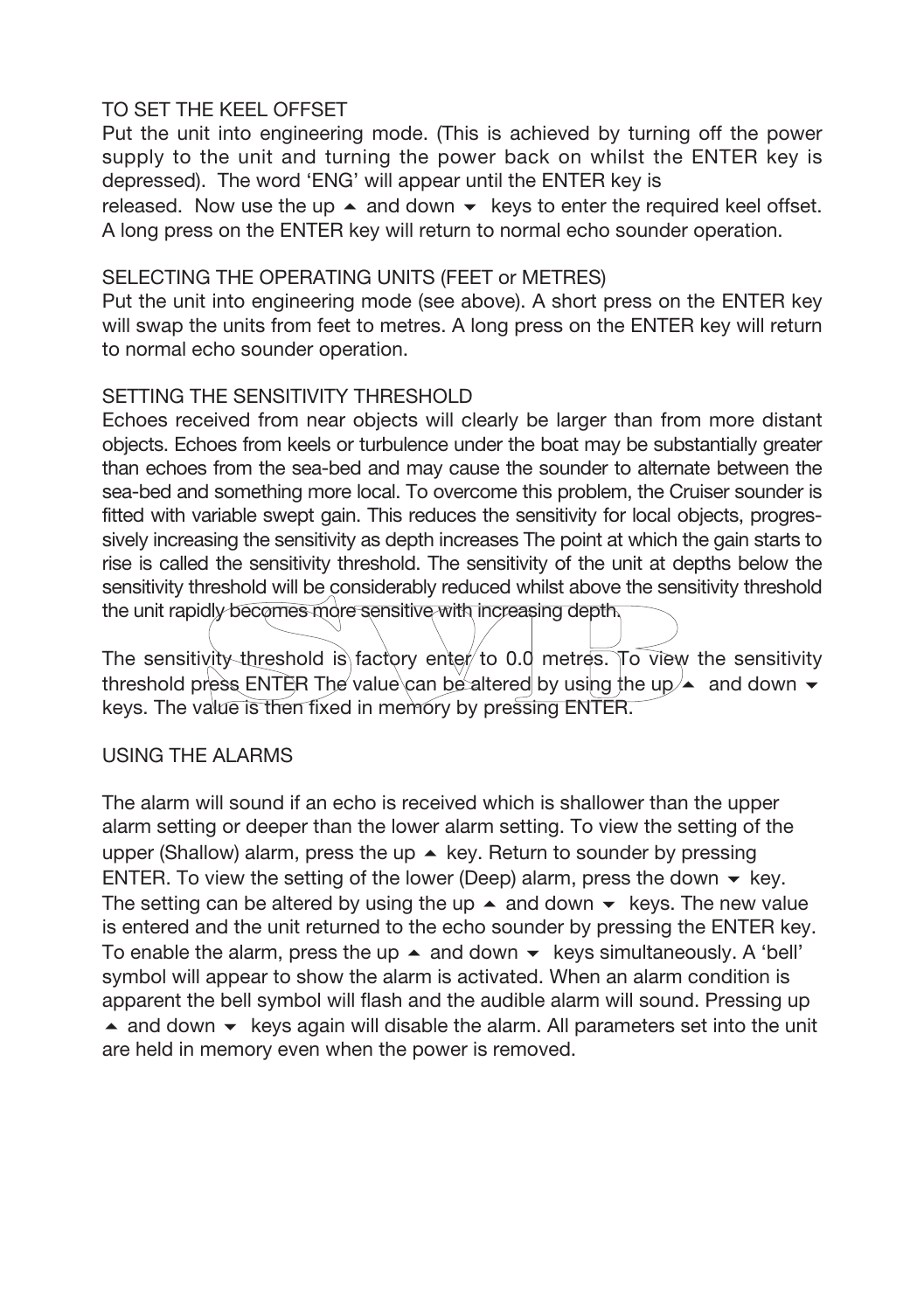# **4: LOG**

# **4:1 INSTALLING THE PADDLEWHEEL UNIT**

The paddle wheel should be installed at a point in the hull where:-

1) It is immersed at all attitudes under power or sail.

2) The blades of the paddle wheel are presented with a smooth flow of water corresponding to the vessels speed through the water. On displacement hulls this is usually about amidships , but on planing hulls it should be as far aft as possible.

3) It should be easily accessible in the bilges for cleaning and laying up. A blanking cap is provided to seal the skin fitting when the paddle wheel is removed.

4) It is not vulnerable to damage from unforgiving surfaces such as trailers and lifting slings.

Drill a hole of 42mm diameter to take the skin fitting and use conventional methods for sealing. It is advisable to avoid the use of mastic materials - use a form of proprietary silicon sealant. The securing nut has a groove on its underside which should also be filled with sealing compound. Finger tighten this nut only. After the sealing compound has enter wipe off the excess and encapsulate the whole assembly in G.R.P. as shown in the diagram. Take care to ensure that a minimum of 20mm of thread is left uncovered. The paddle wheel unit can now be slid into the housing, with the arrow pointing along the centre line of the vessel. It is recommended that a little silicon grease be smeared over the rubber "O" ring to keep the unit free.

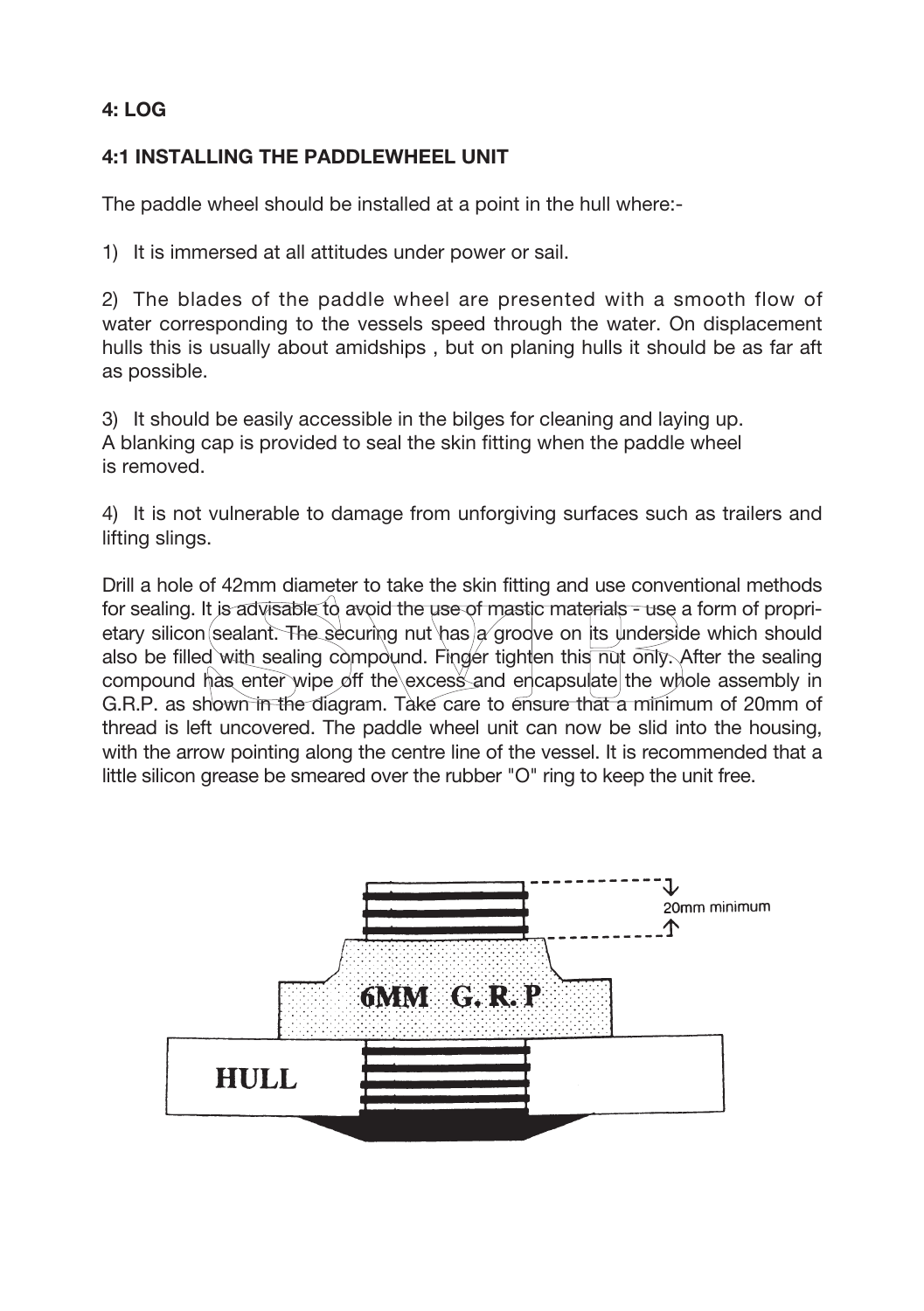## **4:2 CONNECTING THE DISPLAY**

Connect the black wire to the negative supply and the red wire to the positive via a 250 milli-amp fuse. Plug the paddle wheel unit into the socket on the display unit.

# **4:3 LOG OPERATION**

When switched on the display will momentarily display the total distance and then revert to reading speed. The speed is shown in nautical miles per hour and is reliable up to 25.0 knots. (At higher speeds cavitation around the paddlewheel may reduce accuracy.)

A short press of the SPEED key will turn the backlight on and off.

A short press of the TRIP key will display the Trip distance. To reset the trip to zero first select trip by pressing the TRIP key. When the trip distance is shown press and hold the TRIP key until the display shows ' F '. The trip is then reset to zero. The trip distance is shown in tenths of nautical miles up to 99.9nm and in single miles up to 999nm thereafter.

A short press of the TOTAL key will display the total distance. The unit will display the total distance travelled to 999 nautical miles. This counter cannot be reset. A long press of the SPEED key will return to the Speed display

## CALIBRATION

The calibration is preset in the factory. The type of hull and the position of the paddlewheel may affect the performance of the unit. If the log under or over reads then the calibration factor can be adjusted to compensate.

Enter the Engineering mode by first turning off the power supply to the instrument. Press and hold the SPEED key whilst the power supply is turned back on. The word ENG will appear on the display. Press either the TRIP or TOTAL keys to display the calibration setting. This is normally 100 (%) when it leaves the factory. Press TRIP to increase or TOTAL to decrease the number. Each press will increment or decrement the number by 1%. When the desired calibration factor is attained a long press of the SPEED key will return the unit to normal operation. Both speed and distance are calibrated simultaneously. The calibration factor is stored in a non-volatile memory and is retained when power is off.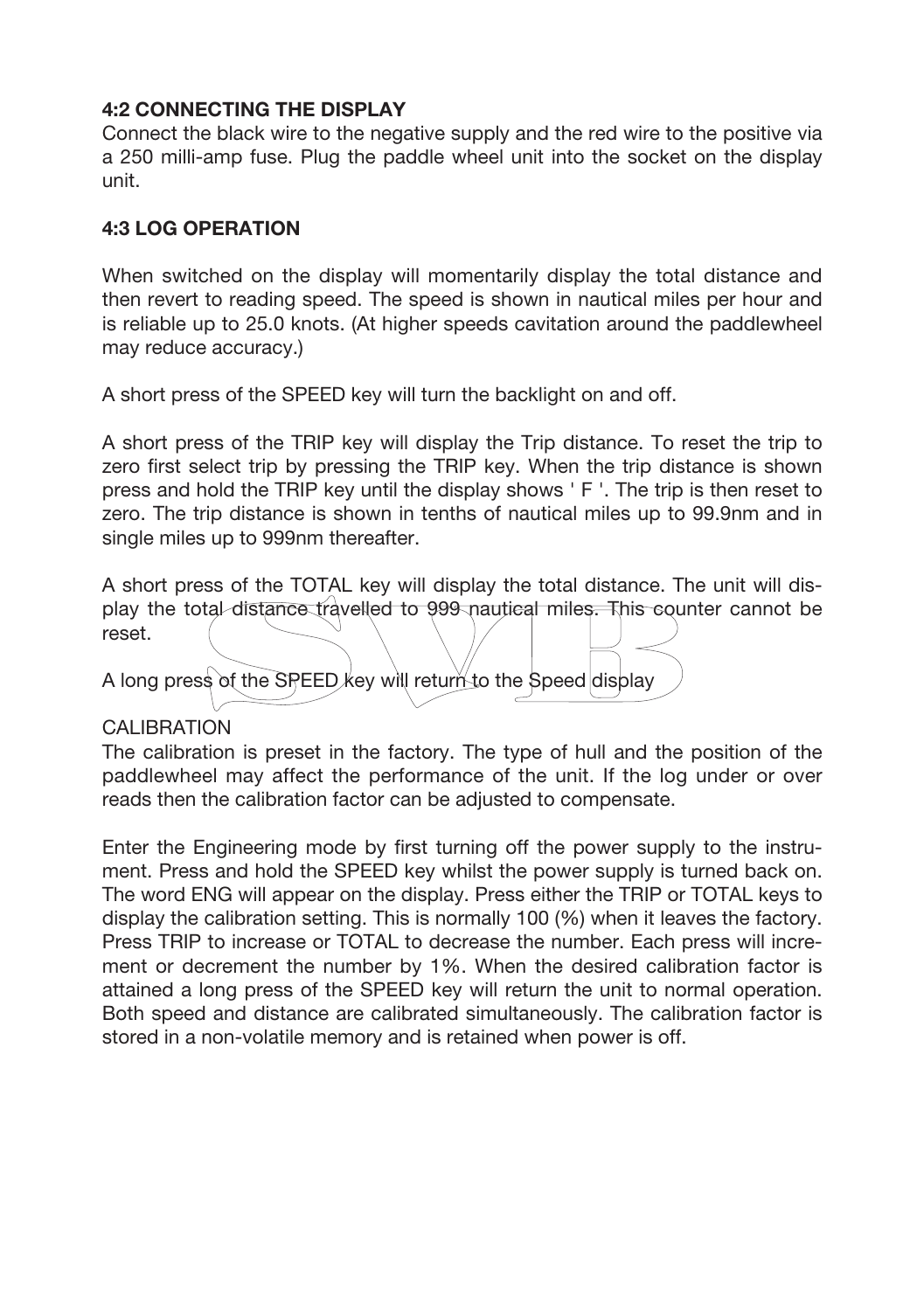## **5: COMPASS**

#### **5:1 INSTALLING THE SENSOR.**

The sensor measures the direction of the Earth's weak magnetic field, and so is sensitive to other magnetic fields which can affect the unit's accuracy. It should therefore be positioned carefully. Select a position as far as possible away from large ferrous objects such as engines, and items such as DC motors or loudspeakers which have powerful permanent magnets in them. Check also for small ferrous objects close to the mounting location such as screws, nails, hinges etc. These can become magnetised and cause errors. When a likely location has been found, a check for reasonable accuracy can be made with a hand bearing compass to confirm its suitability.

The magnetic sensor itself is gimballed within the housing. To accommodate pitch and roll motions most effectively, mount the sensor as near to horizontal as possible. For best performance in rough weather conditions, it is also advisable to mount the sensor in a position (usually amidships) that minimises lateral accelerations due to pitch and roll. Avoid mounting the sensor high above the water line because doing so also increases pitch and roll accelerations. The sensor is waterproof to CFR-46 standard. Ensure the sensor does not become submerged.

Position the sensor and mark and drill pilot holes for the mounting screws to allow the sensor to be rotated to align it exactly with the vessel's axis. Now mount the sensor carefully in position using non-magnetic screws. The rotational position of the sensor should be chosen to ensure that the arrow points as close as possible fore-and-aft.

## **5:2 CONNECTING THE DISPLAY**

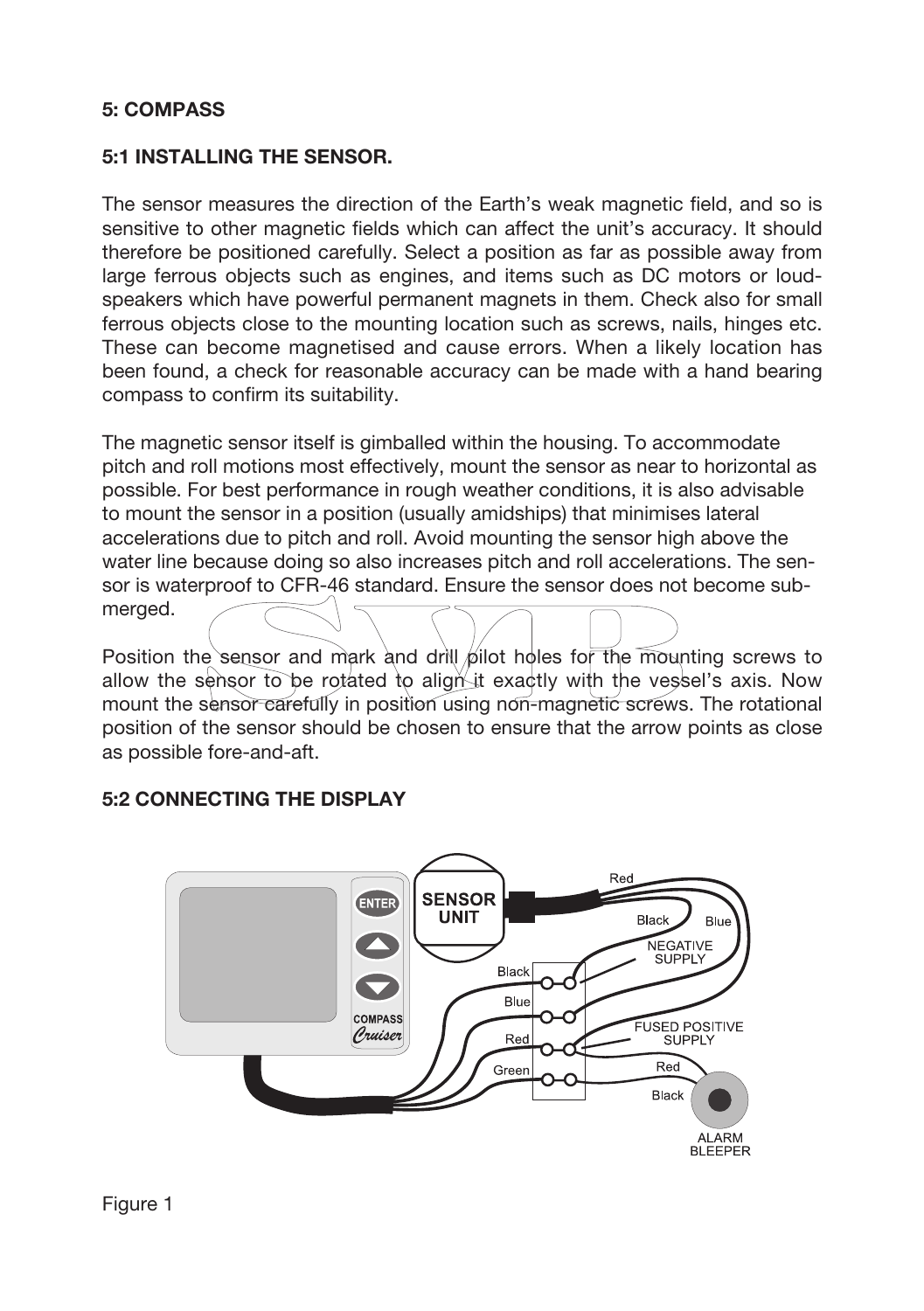# **5:3 COMPASS OPERATION**

When power is applied to the Cruiser Compass, it executes a comprehensive internal test routine. It then displays the heading. When first powered up, the displayed heading may not be correct until the Compass alignment is done. A typical display is shown on Figure 2.

#### SWITCHING THE BACKLIGHTING

Backlighting is provided to allow the unit to be seen at night. The backlighting is switched on and off by a single press of ENTER.



Figure 2 - Normal operation display

## CHANGING THE DAMPING

When the vessel is affected by rapid variations of heading in rough seas, a more heavily damped display can be selected instead of the normal lightly damped display. Press ENTER and up  $\blacktriangle$  together to switch between heavily and lightly damped modes. The display shows "L" (for Light damping), "A" (for Average damping), or "H" (for Heavy damping) for two seconds after the keys are released to indicate which mode has been selected. Successive presses of the two keys switches between the three damping settings.

#### ASSISTED STEERING

Assisted steering means using the Cruiser Compass to show errors from a chosen heading, and the direction to steer to bring the vessel back to the chosen heading, which is marked by the lubber line at all times.

When the vessel's heading is within the pre-set error limits, the dead-ahead indicator is lit to show that all is well (see Figure 3), and no steering adjustment is required. This is the display when assisted steering is started.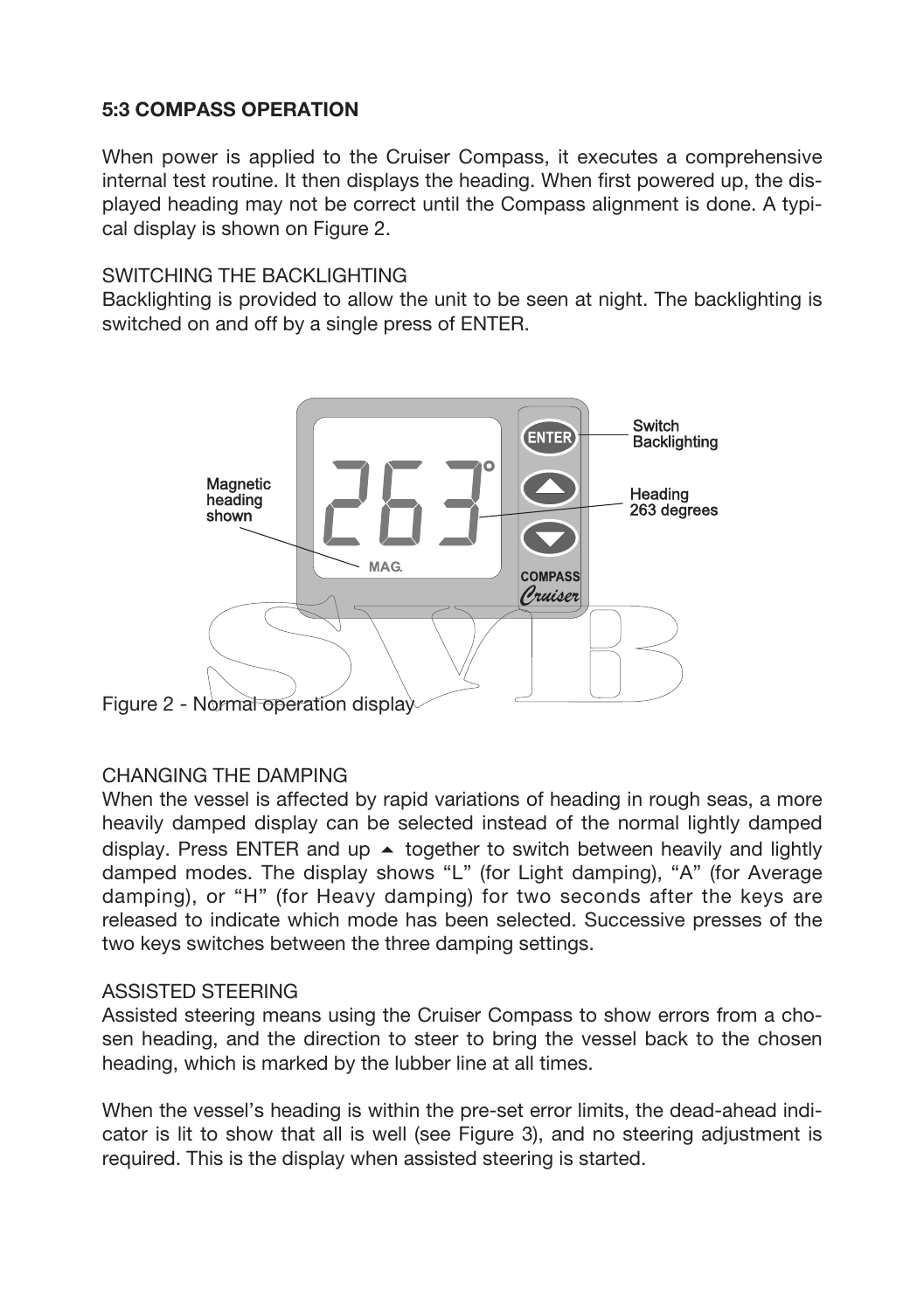

Figure 3 - Dead-ahead indication.

Steering chevrons light whenever the heading error is greater than 3°. As the error builds up, more steering chevrons are lit to indicate the increasing strength of steering needed to correct the heading error. Three are shown on Figure 4a. If the error exceeds 21°, the central chevrons clear in sequence to indicate how far "Off the Scale" the steering correction is needed.  $30^{\circ}$  of error are shown on Figure 4b.



Figure 4a & 4b - Three and ten-chevron Steering indications

If the error increases beyond 180°, the error display reverses to show that the shortest route back to the desired heading is now using the opposite tiller.

# SETTING THE DESIRED HEADING

Bring the Vessel to the desired heading, and press up  $\blacktriangle$  and down  $\blacktriangledown$  together to log that heading. The display changes as shown on Figure 3. The logged heading is the heading shown when the up  $\blacktriangle$  and down  $\blacktriangledown$  buttons are FIRST pressed.

The dead-ahead symbol indicates that the vessel's heading is within the error setting.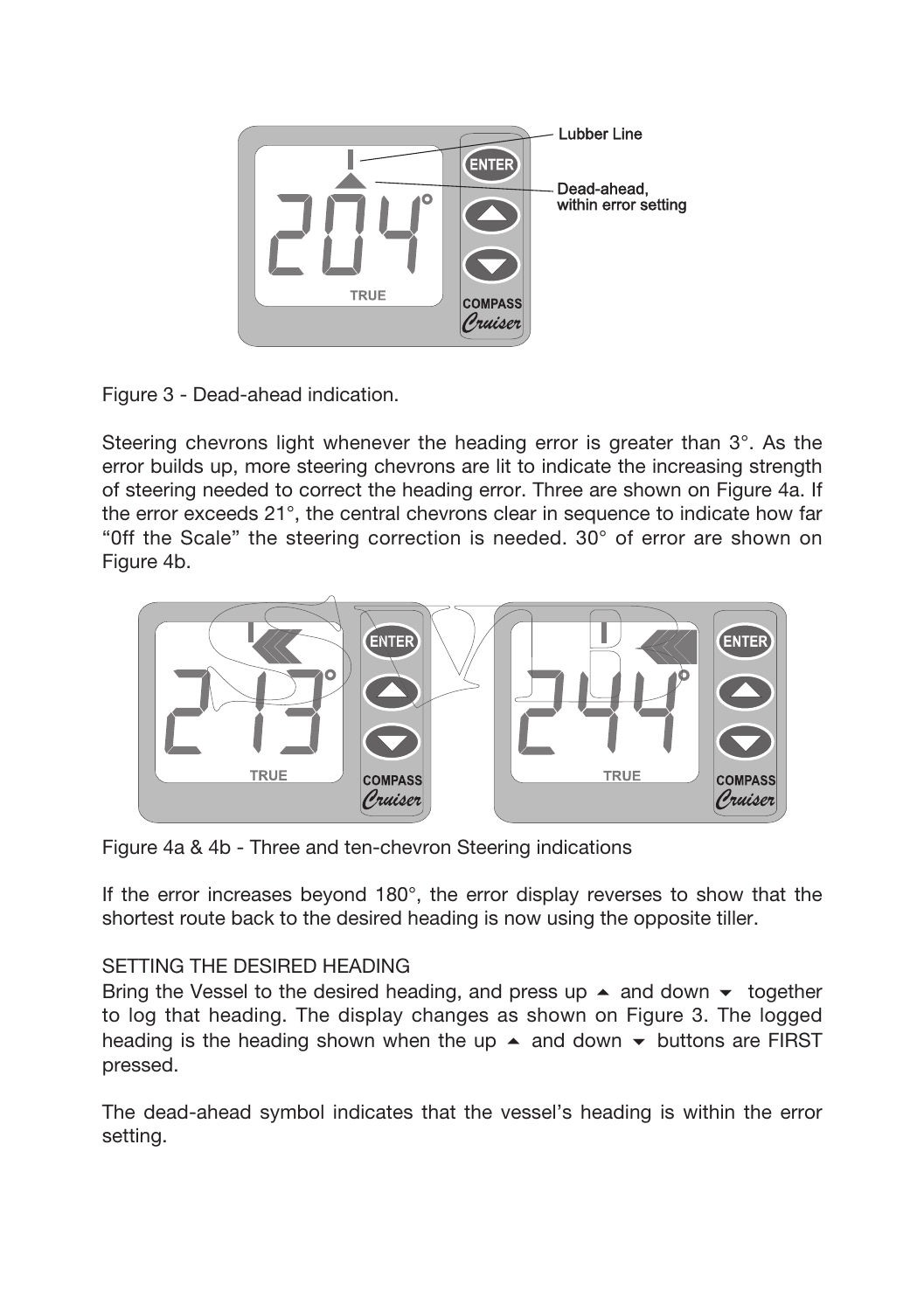#### SWITCHING ASSISTED STEERING OFF

At any time, while Assisted Steering is operating, pressing up  $\blacktriangle$  and down  $\blacktriangledown$ together switches it off.

#### HEADING ALARM

When Assisted Steering is in operation, an alarm can be set to sound whenever the heading exceeds a pre-set amount from a chosen heading. The chosen heading is the heading logged when assisted steering was selected. Alarm operation is inhibited when Assisted Steering is off. The alarm, when set, sounds whenever the heading is at or outside the alarm setting to port or starboard.



The alarm setting can altered at any time during normal operation by pressing up • to increase its value, or down • to decrease it. The alarm boundaries are shown by the steering chevrons, as shown on Figure 5, for two seconds when the key is released, whereupon the display returns to the normal steering display.

#### SETTING OR STOPPING THE ALARM

During assisted steering, press up  $\blacktriangle$  to switch the alarm on and down  $\blacktriangledown$  to switch it off. The bell symbol shows when the alarm is on.

Whenever the alarm is on, and the heading during assisted steering is outside the boundaries set at the desired heading, the alarm sounds, and the bell symbol flashes.

## ENGINEERING

Engineering settings means those adjustments which seldom need changing, but which affect how the unit operates. The settings (as are all those which can be selected in normal operation too) are stored even when the power is disconnected. There are three operating characteristics which can be set in Engineering: Magnetic or True heading display; Magnetic Variation; and Compass error (deviation) compensation settings.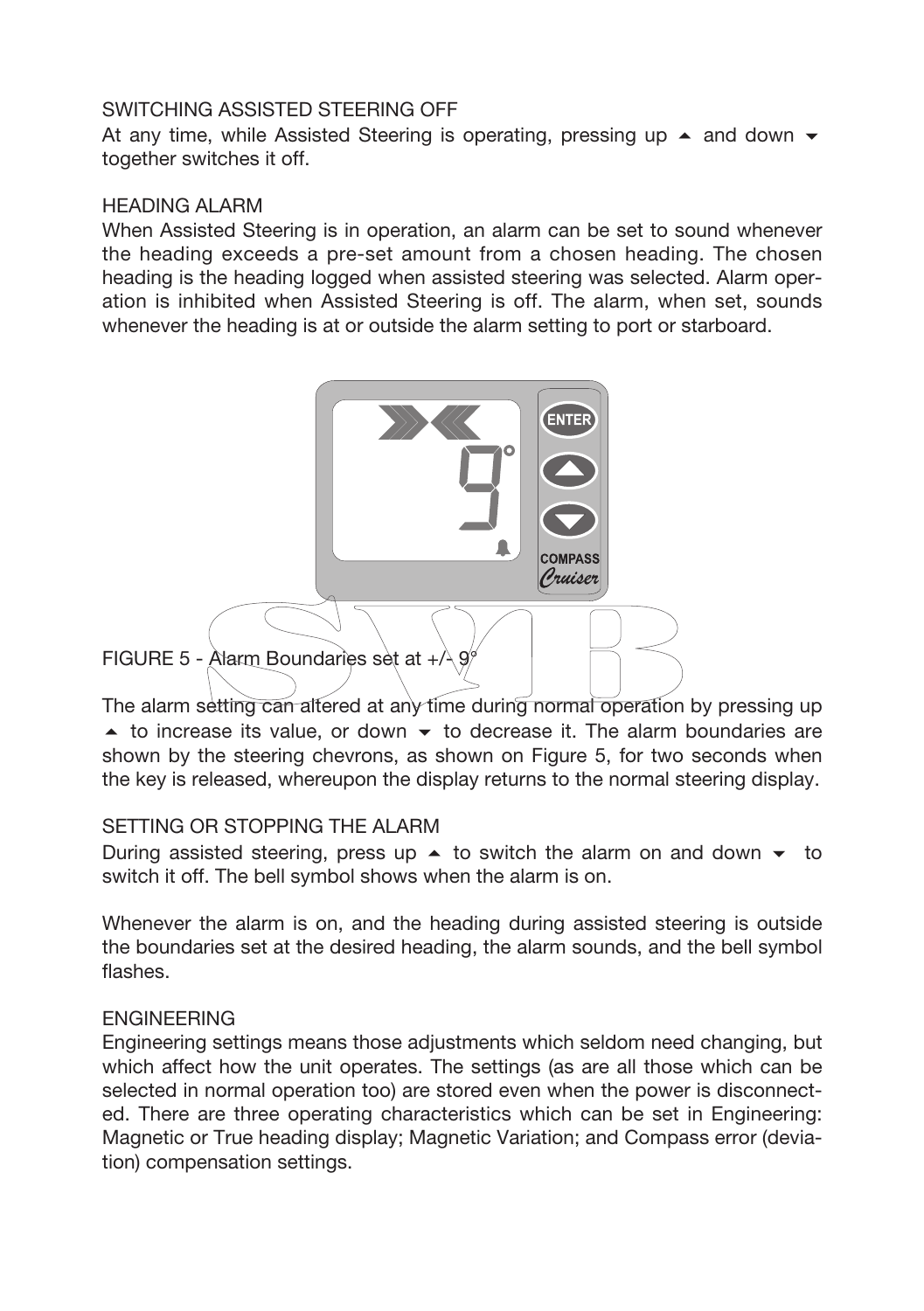Engineering mode is entered by holding down the ENTER button while turning on the power. The Engineering mode displays "En" (for Engineering) for two seconds when the button is released. When the two seconds is up, the Magnetic variation is shown in degrees. The present set-up is shown as "MAG." (for magnetic readings) or "TRUE" (for true readings). Note that the magnetic variation affects only true readings, and need not be corrected as described below if magnetic bearing readings are required.

Any of the following settings can be done when in Engineering. If more than one different setting is to be done, it is necessary only to return via the "En" display between different adjustments or settings, as described below.

# ADJUSTING MAGNETIC VARIATION

The Earth's magnetic variation varies from year to year, and from place to place. The appropriate variation value can be found by reference to Almanacs, maps, or charts. The variation is the offset of magnetic North from true North. If the Magnetic North (the variation) is West of true North, enter it as a positive number. Conversely, if it is quoted as East of true North, enter a negative variation value.

If not already in Engineering ("En" displayed), hold down the ENTER button while turning on the power to put the unit into the Engineering mode. The display shows "En" *(for Engineering) for two seconds. The display then changes as* shown in Figure 6 to show the stored magnetic variation and whether the unit is operating in Magnetic or true modes (Figure 6 shows Magnetic operation, and an Eastward variation of 6.3°).



FIGURE 6 - Magnetic Variation Display

Positive numbers represent Westward variations, and negative numbers (as shown on Figure 6) represent Eastward variations. Each press of up  $\blacktriangle$  or down • alters the stored variation in steps of 0.1°. If the total variation is greater than  $\pm$ 9.9°, the fractional part of the angle is altered, but cannot be shown.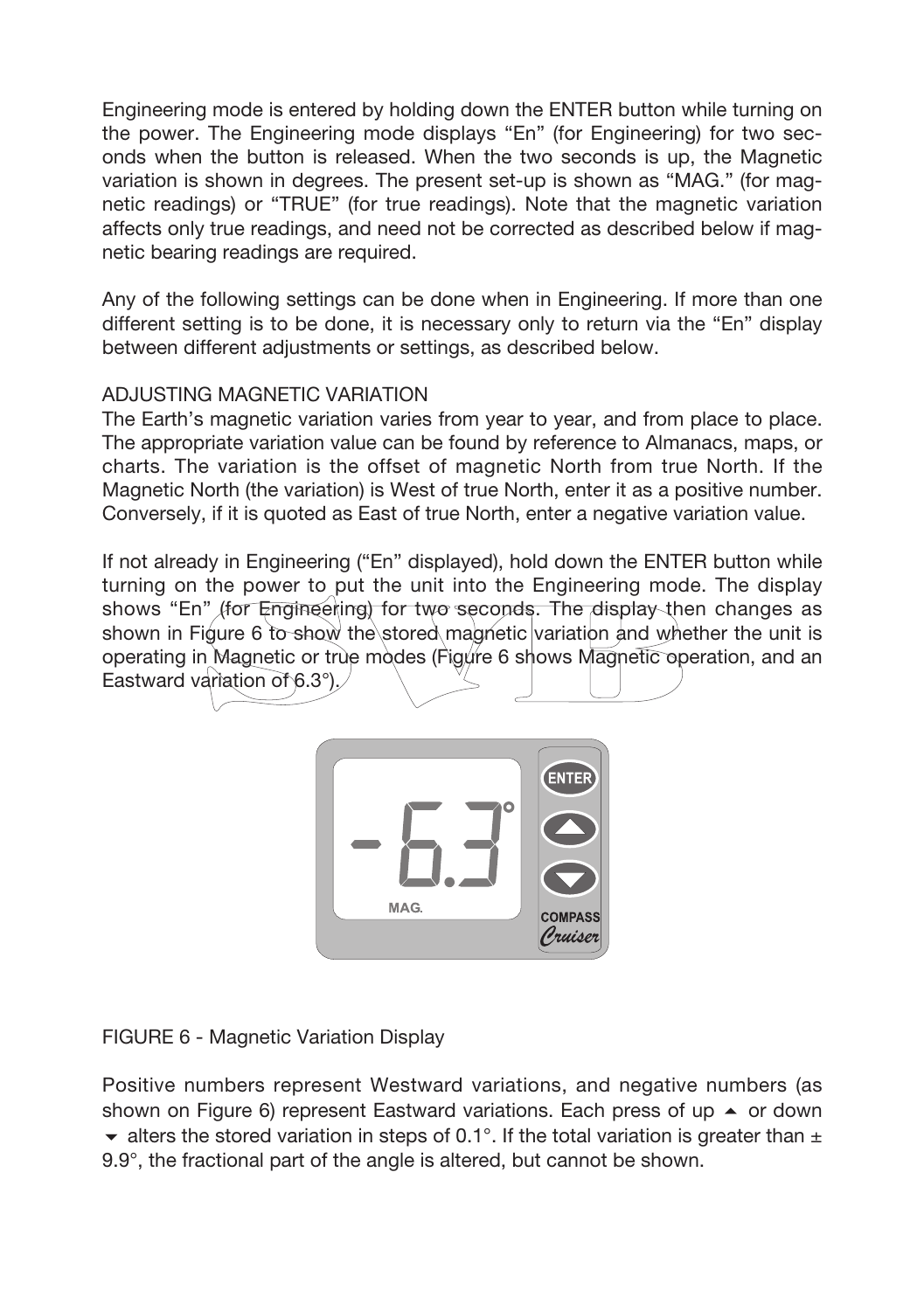Press up  $\blacktriangle$  or down  $\blacktriangledown$  to change the stored variation value to the correct value. Note that changing the magnetic variation has no effect on the accuracy of the compass's compensation (see page 7).

If it is desired to end Engineering adjustments, press ENTER to return to normal heading indication, using the revised magnetic variation value.

#### MAGNETIC OR TRUE READOUT

If not already in Engineering ("En" displayed), hold down the ENTER button while turning on the power to put the unit into the Engineering mode.

Press ENTER and up  $\blacktriangle$  together to switch between Magnetic and True display of the compass readings. When True is selected "TRUE" is displayed, and the variation shown is used to correct the readings made by the sensor. When Magnetic is selected, "MAG." is displayed as shown on Figure 6. In Magnetic indication mode the variation value is ignored.

If it is desired to end Engineering adjustments, press ENTER to return to normal heading indication.

#### COMPASS ERROR (DEVIATION) CORRECTIONS

In common with all magnetic compasses, the presence of magnetic objects in the vessel distorts the earth's magnetic field nearby, and can affect the accuracy of readings by different amounts at various points of the compass.

Detecting and correcting these errors is known as "Compass Swinging". Compass swinging in the Cruiser Compass is achieved by sailing the vessel in a circle at a constant turn rate in still water, so it is best to select calm conditions. During the constant-rate turn, the errors are detected in the instrument and logged. When a full set of values from a 360° turn are available, the corrections the compass deviations - are calculated and permanently stored. The factory default deviation settings are all zero, so if it is found that there are significant errors at some points of the compass, these errors should be compensated by swinging the compass.

Compass swinging in the Cruiser Compass has two phases:

- establishing a constant turn rate
- continuing at the same rate to log the deviations

Compass swinging is an Engineering function. To enter Engineering, hold down the ENTER button while turning on the power. The display shows "En" (for Engineering) for two seconds, and then the stored magnetic variation. Now press all three keys together to start Compass swinging.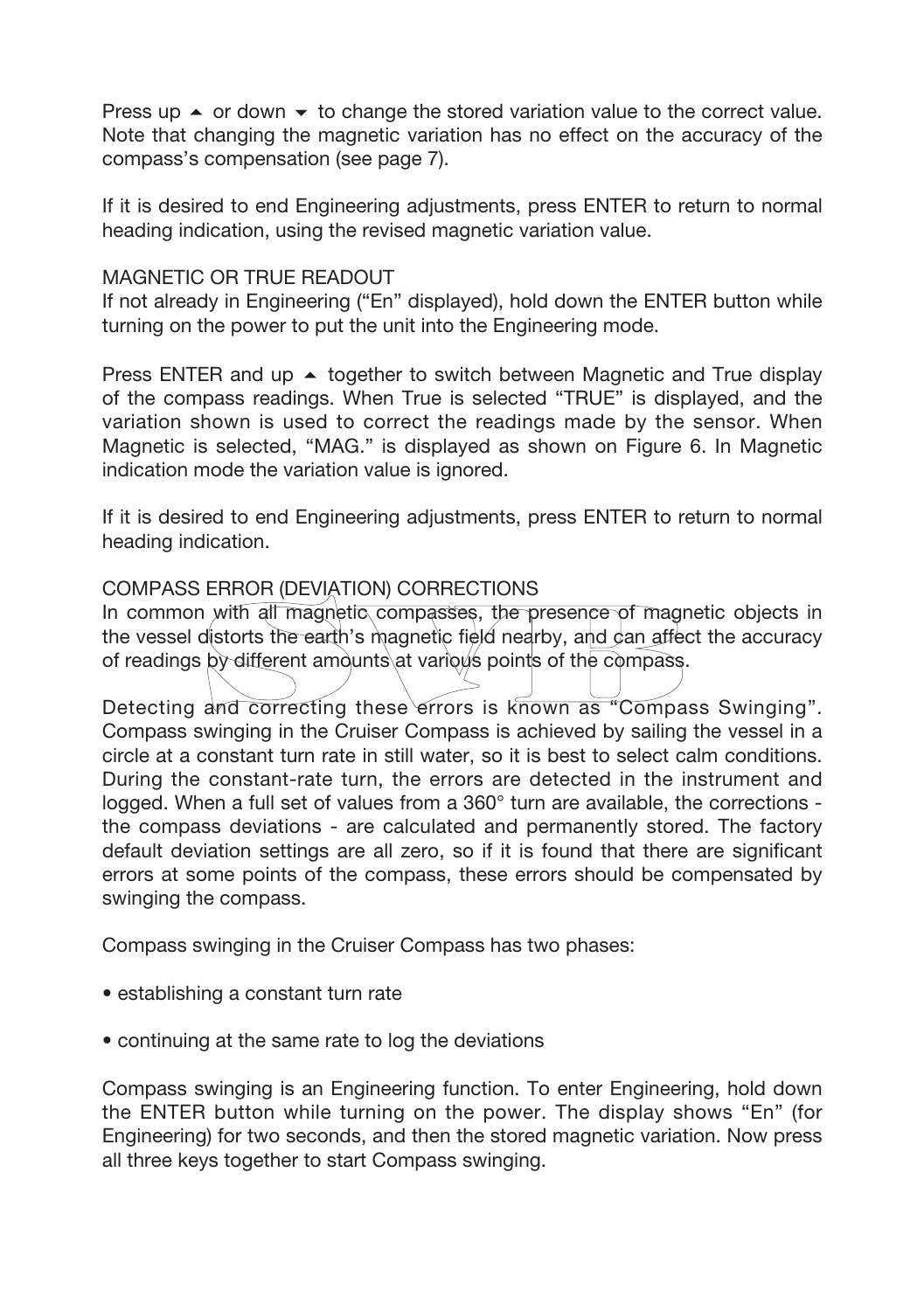The swing must be performed by sailing CLOCKWISE in a circle at a constant rate. (If the turn is anticlockwise, the turn bars all point left, to indicate that correct results cannot be achieved.) The display shows the turn rate in degrees per second. Any fixed value between 0.5˚ and 2˚/second is acceptable, and the most important thing to achieve is a CONSTANT rate within this range. It can usually be achieved with a fixed throttle setting and a fixed rudder setting. If the rate of turn is too fast, the steering bars flow to the left (to indicate "slow down"), whereas they flow to the right ("speed up") if the rate of turn is too slow. When a rate between 0.5˚ and 2˚/second is settled on, the turn bars return to their rest position, without moving, to indicate that the turn rate is satisfactory. At 0.5˚/second, a full 360˚ degrees will, of course, take 12 minutes to execute, and at 2˚/second a full 360˚ will take only 3 minutes. The accuracy of the compensation is better at lower turn rates.

When a steady turn rate has been established, press ENTER to enter the error logging phase. The display changes to show a rotating symbol and a progress count, starting at 9. All the previous compensation values are immediately cleared. If it desired simply to clear the settings, simply press any key during the swing to return to Engineering.

As the constant-rate turn proceeds, the progress indication counts down. It is vital to maintain the previously-chosen constant turn rate during this phase. When the progress indication falls to zero (after turning just over 360°), the swing is complete, and the compass deviation  $\hat{y}$ alues are automatically calculated and stored. The display returns to normal Compass mode to show that swinging is finished and that it is no longer necessary to continue the constant-rate turn.

#### HEADING ADJUSTMENT

It may be necessary to make a minor adjustment to the sensor alignment to ensure that the Compass correctly measures the vessel's heading. If an adjustment is found to be needed, accurately point the vessel to a known heading. Either MAG. or TRUE is displayed to remind the user which physical alignment of the vessel is to be used.

If the display does not show the known heading, the sensor unit must be rotated slightly to bring the display into alignment. Slacken the sensor unit's mounting screws sufficiently to allow the unit to be turned, and rotate it until the display shows the known heading. Then re-tighten the sensor unit's mounting screws to lock the compass calibration at that position.

## **6: WIND**

## **6:1 PRE-TEST OF INSTRUMENT**

Before mounting check that the instrument is complete and undamaged. Plug the sensor into the display unit and apply 12 volts. Gently spin the wind cups and the wind vane and check the operation of the display.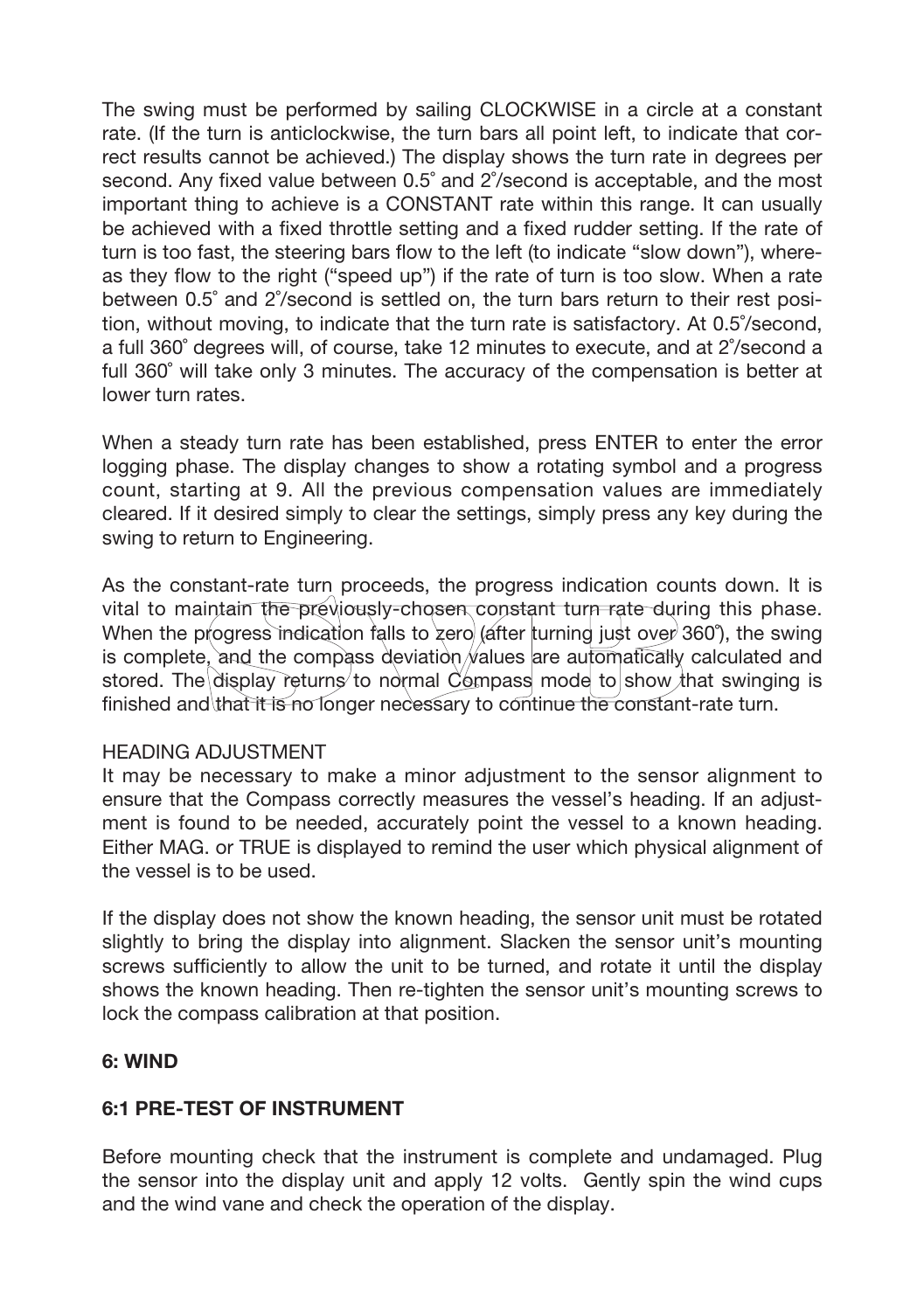## **6:2 INSTALLING THE MASTHEAD UNIT**

The masthead sensor unit is designed for mast mounting and is supplied with 20 metres of cable. Choose a position where the masthead unit can receive an unobstructed flow of air from all directions. The masthead unit must be substantially horizontal, however the orientation with respect to the boat is unimportant. Four mounting blocks together with four stainless steel self tapping screws are supplied to screw the masthead unit to a metal mast. If the masthead unit is to be fitted to a wooden mast suitable screws should be used.

After the masthead unit is securely fitted run the cable to the display unit and plug into the socket on the display. Do not reduce any excess length of the cable by cutting off the plug, but stow the excess neatly. If the cable is not long enough, 5 or 20 metre extension cables are available.

## **6:3 CONNECTING THE DISPLAY**

Connect the black wire to the negative supply and the red to the positive via a 250 milli-amp fuse. Plug the masthead unit into the socket on the display unit.

#### **6:4 WIND OPERATION**

The Cruiser wind system can display wind speed measurements in miles per hour (MPH), hautical miles per hour (knots, shown as KTS), and metres per second (m/s). Press ENTER and up  $\leftarrow$  together to switch between knots, miles per hour, and meters per second. The choice is always saved so the unit operates as set whenever it is powered up again.

#### **WINDVANE DEAD-AHEAD ALIGNMENT**

It is always necessary to enter the dead-ahead position of the vane when it is first installed on the vessel so the display shows the relative wind direction correctly. Setting the dead-ahead alignment is achieved by pressing all three buttons together when the vane is aligned with the stainless steel tip pointing forward along the axis of the vessel. The reading is stored when the last button is released, and so it is important that the vane is correctly aligned at that moment.

#### **CHANGING THE POINTER STYLE**

The pointer style can be either a block or "windex" style. Press up  $\blacktriangle$  and down  $\bullet$  together to switch between the styles. When the block pointer is displayed, up  $\blacktriangle$  increases its width and down  $\blacktriangledown$  decreases its width. The up  $\blacktriangle$  and down  $\blacktriangleright$  keys have no effect when the "windex" pointer style is displayed. As with the speed setting, the final setting is stored so the unit operates as set when ever it is powered up again.

#### **Backlight**

The backlight is switched by pressing ENTER alone.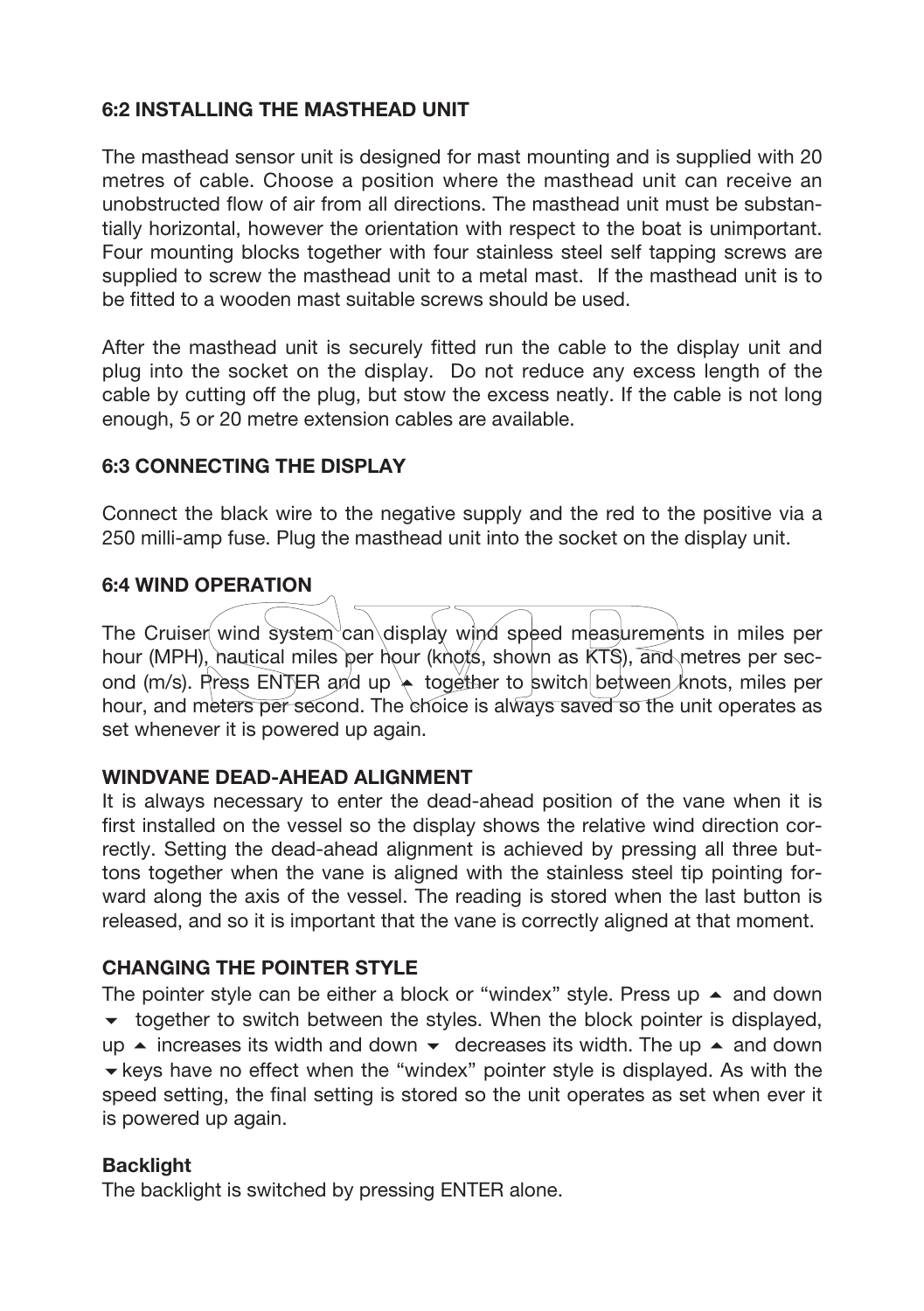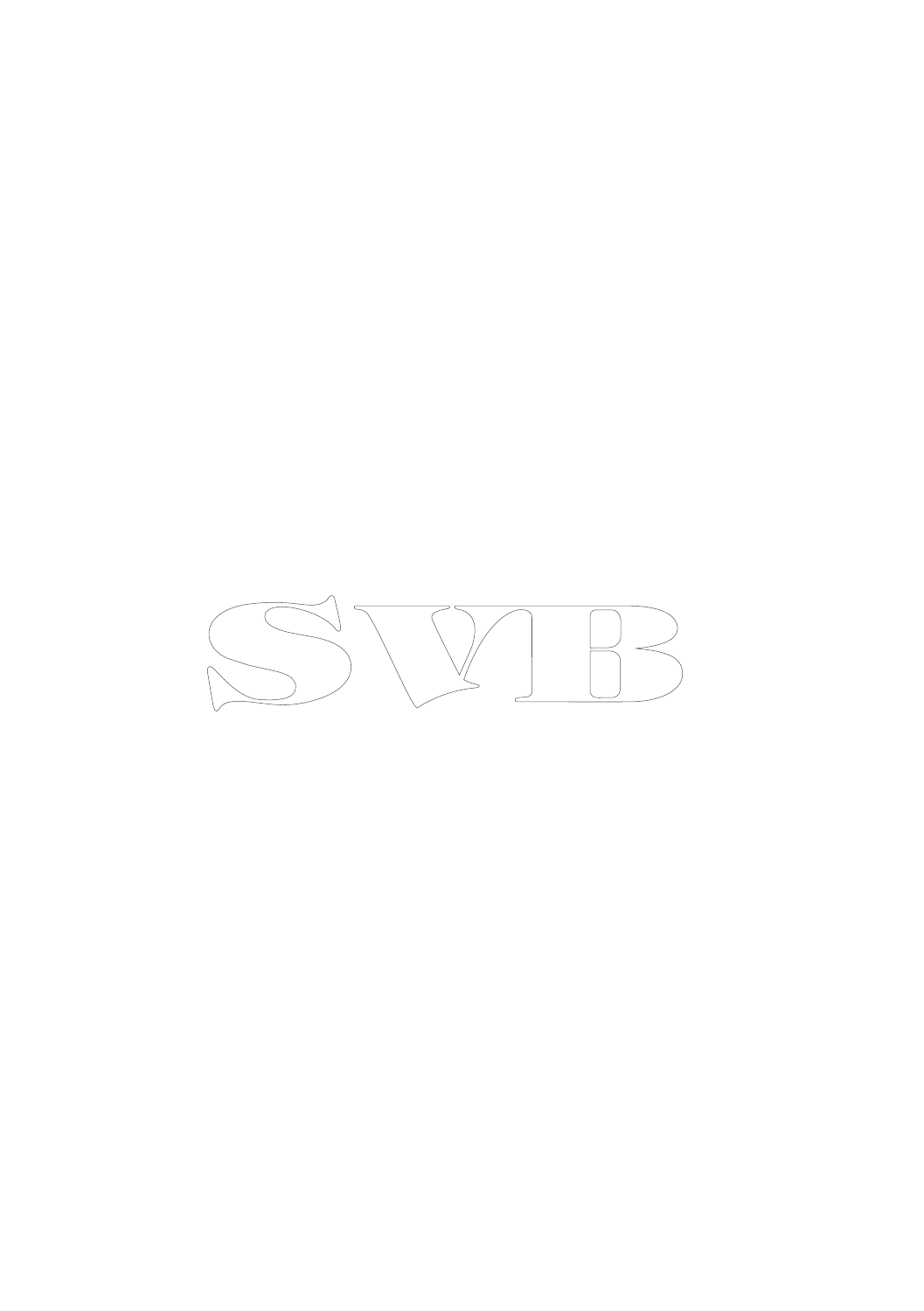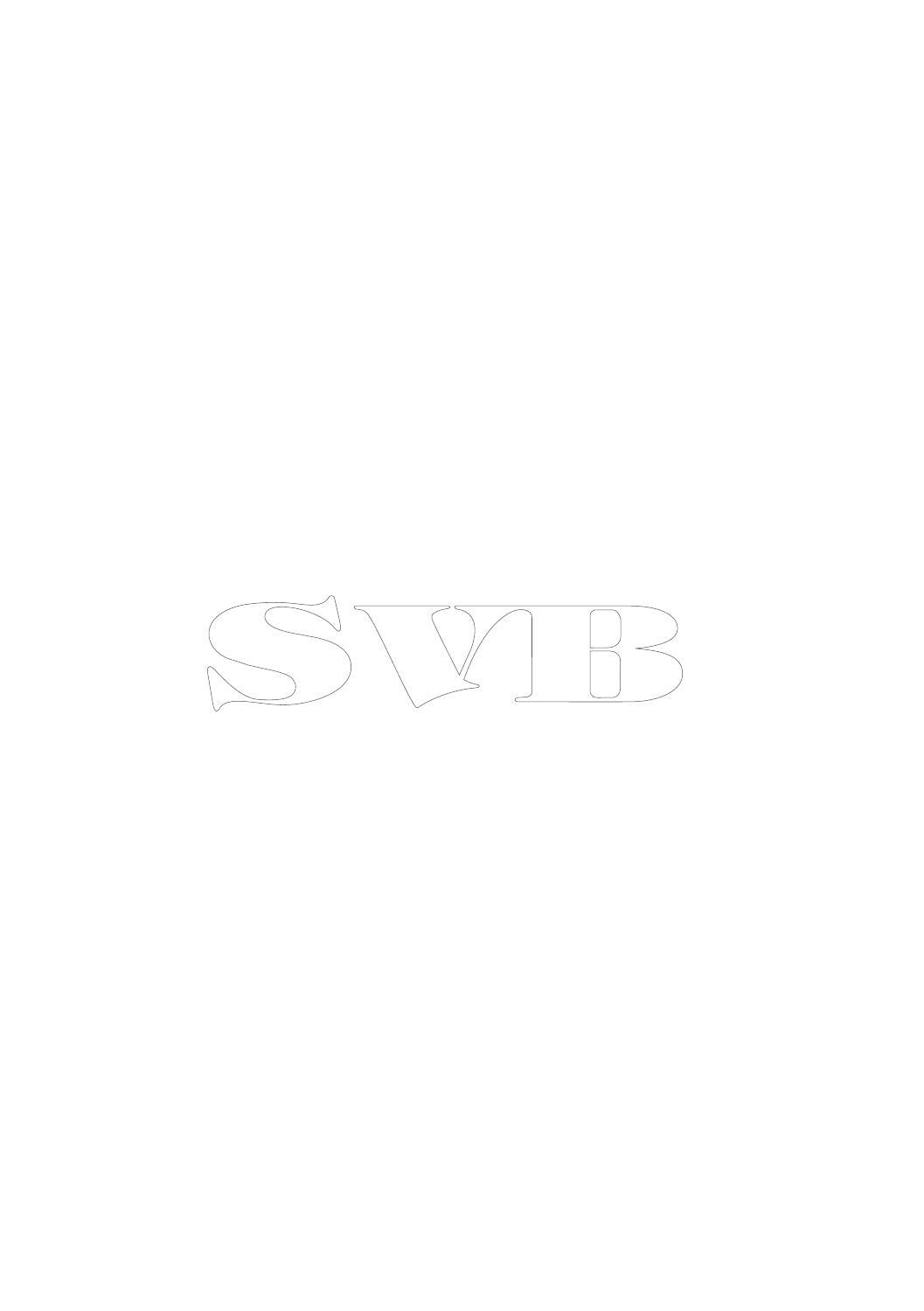#### LIMITED WARRANTY

Nasa Marine Ltd. warrants this instrument to be substantially free of defects in both materials and workmanship for a period of one year from the date of purchase. Nasa Marine Ltd. will, at its discretion, repair or replace any components which fail in normal use within the warranty period. Such repairs or replacements will be made at no charge to the customer for parts and labour. The customer is however responsible for transport costs. This warranty excludes failures resulting from abuse, misuse, accident, or unauthorised modifications or repairs. In no event shall Nasa Marine Ltd. be liable for incidental, special, indirect or consequential damages, whether resulting from the use, misuse, the inability to correctly use the instrument, or from defects in the instrument. If any of the above terms are unacceptable to you then return the instrument unopened and unused to your retailer for full credit.